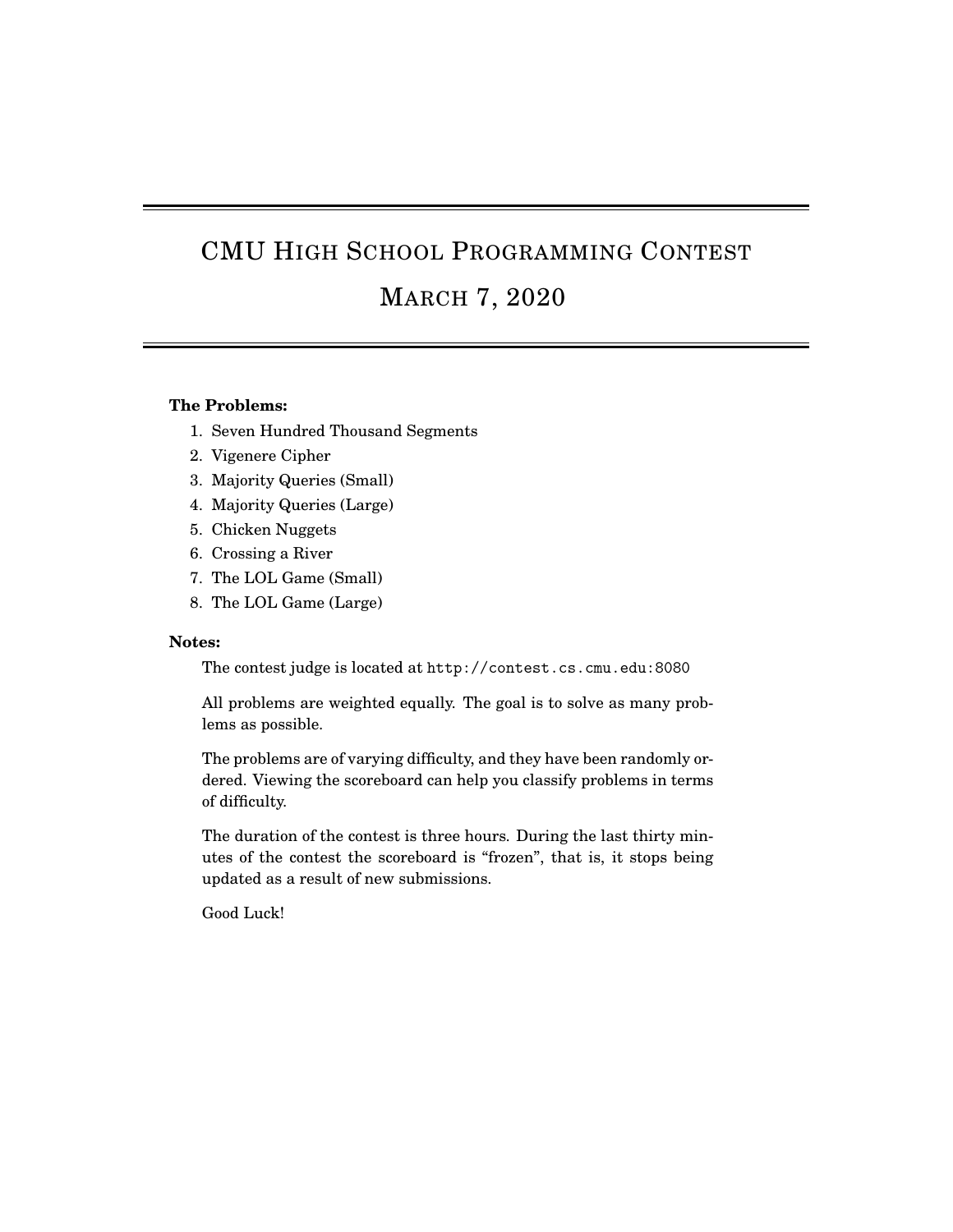# Problem 1. Seven Hundred Thousand Segments

| Time limit:   | 1 second      |
|---------------|---------------|
| Memory limit: | 256 megabytes |

A 7-segment display element can present any of the ten decimal digits by illuminating a subset of the seven segments, as shown in the following diagram.

So, for example, the digit 1 has two segments illuminated, and the digit 8 has all seven illuminated.

There are  $n$  7-segment display elements in a row, displaying a given  $n$ -digit number. Among all  $n$ -digit numbers that can be displayed with the same number of illuminated segments, which one is the largest? Write a program to compute this.

#### Input

The first line contains a single integer  $T$ , the number of test cases. This is followed by  $T$  lines, each containing a single integer n followed by a space then followed by n decimal digits representing the number currently displayed. The sum total of all the ns in the input is at most  $10<sup>5</sup>$ .

### **Output**

For each test case print the answer on a single line.

| standard input                          | standard output |
|-----------------------------------------|-----------------|
|                                         | 5               |
| 1 ੨                                     | 977             |
| 3 512                                   | 997             |
| 3 079                                   |                 |
| 35 111111111111111111111111111111111114 |                 |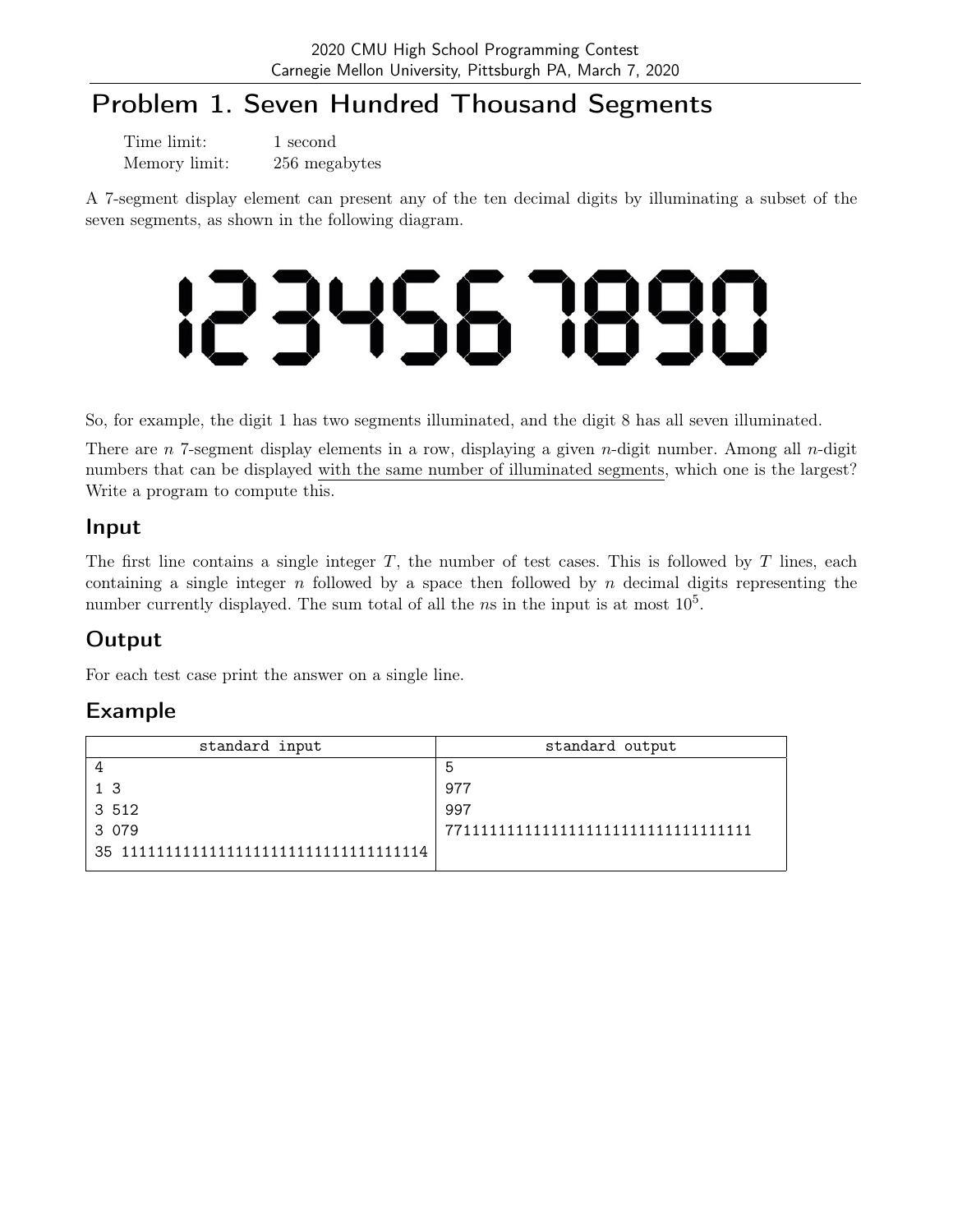# Problem 2. Vigenere Cipher

| Time limit:   | 1 second      |
|---------------|---------------|
| Memory limit: | 256 megabytes |

A Caesar cipher is a method of encrypting text. Given a message, the cipher generates a 'ciphertext' by shifting all the letters in the message by a given number. For example, if the string "DOG" were to be shifted by 2, then 'D' would become 'F', 'O' would become 'Q', and 'G' would become 'I' resulting in the string "FQI". If a shift goes past the end of the alphabet, it wraps around back to 'A'. For example, 'Z' shifted by 3 would become 'C'. Then, if one knows the shift amount, one can decrypt a ciphertext by simply shifting each letter the reverse direction.

A more advanced type of cipher is a Vigenere Cipher. In a Vigenere Cipher, in addition to the message, there is also a "key", which is another string of letters. Each letter in the key corresponds to a different shift amount, with 'A' corresponding to 0, 'B' corresponding to 1, and so on up to 'Z' which corresponds to 25. To encrypt a message using the key, we first concatenate the key onto itself until its length is equal to (or greater than) the length of the message. For example, if our message was "HELLOWORLD" and our key was "CMU", we would repeatedly add "CMU" onto itself until we got "CMUCMUCMUC". Then, we encrypt each letter in the message using a Caesar cipher with shift amount associated with the corresponding letter in the key. Using our previous example, the first letter of the message, 'H', will get encrypted with a shift of 2 since the first letter in the key, 'C', corresponds to a shift of 2. Likewise, the next letter 'E', will get encrypted with a shift of 12 since the next letter in the key, 'M', corresponds to a shift of 12. This continues for the entire message to get the final string "JQFNAQQDFF". To decrypt a vigenere cipher given the key, one only needs to decrypt each individual letter as they would decrypt a Caesar cipher, since the key tells them the shift amounts for each letter.

Your task is to write a program that can encrypt and decrypt a Vigenere Cipher.

#### Input

The input consists of 3 lines. The first line contains a single character 'E' or 'D' corresponding to "Encrypt" and "Decrypt" respectively. The next line contains a non-empty string of length at most 1000 consisting only of the characters A-Z, representing the message or ciphertext. The last line contains another a non-empty string of length at most 1000 consisting only of the characters A-Z, representing the key.

### Output

Output a single line, the resulting string from the encryption or decryption.

| standard input                | standard output |
|-------------------------------|-----------------|
| Е<br>HELLOWORLD<br><b>CMU</b> | JQFNAQQDFF      |
| D<br>JQFNAQQDFF<br><b>CMU</b> | HELLOWORLD      |
| E<br>ABCDE<br>A               | ABCDE           |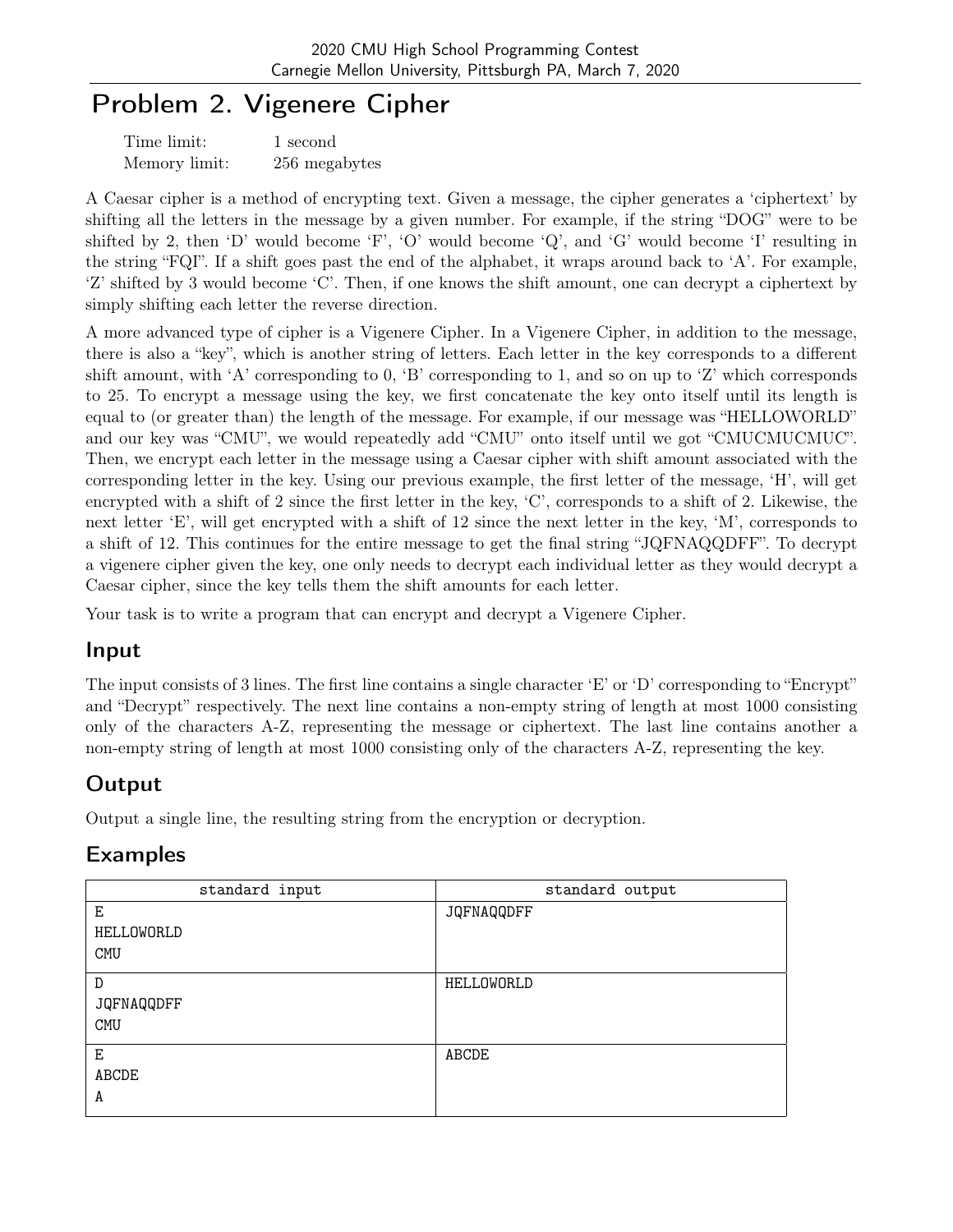# Problem 3. Majority Queries (Small)

| Time limit:   | 1 second      |
|---------------|---------------|
| Memory limit: | 256 megabytes |

You're given a string  $S$  of length  $n$  consisting of As and Bs. You are then asked to answer several queries about the contents of the string.

The queries are of the form  $(i, j)$  with  $0 \leq i \leq j < n$ . Each query represents a substring of S from index i to index  $j$  (inclusive). Your task is to determine which character occurs more within the substring given by each query.

Note that zero-based indexing is used in  $S$ . So the first character of  $S$  is denoted  $S[0]$  and the last one is  $S[n-1]$ .

#### Input

The first line contains n, q,  $(1 \le n, q \le 100)$ , the length of the string, and the number of queries. The next line contains the string S. Then the next q lines each contain two integers,  $i, j, (0 \le i \le j < n)$ , the query points.

### Output

Output  $n$  lines. On each line, for the corresponding query, if there were more As than Bs, output "A Wins". If there were an equal number As and Bs, output "Tie". If there were more Bs than As then output "B Wins".

| standard input | standard output |
|----------------|-----------------|
| 5 4            | <b>B</b> Wins   |
| ABBAA          | A Wins          |
| $1\quad2$      | Tie             |
| 3 4            | <b>B</b> Wins   |
| 1 4            |                 |
| 1 <sub>3</sub> |                 |
| 10 2           | <b>B</b> Wins   |
| BABAABBBAB     | Tie             |
| 2 7            |                 |
| 2 <sub>3</sub> |                 |
|                |                 |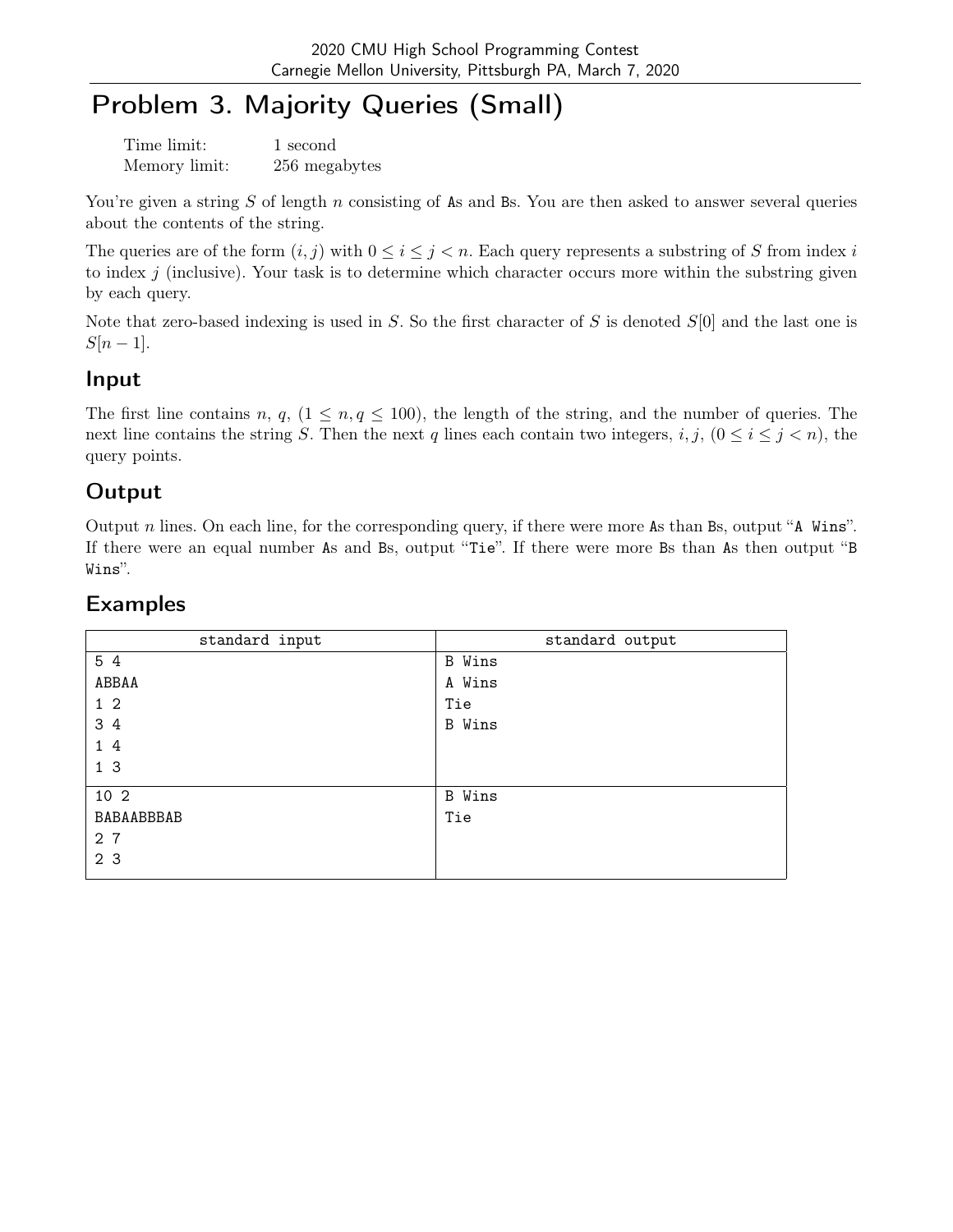# Problem 4. Majority Queries (Large)

| Time limit:   | 1 second      |
|---------------|---------------|
| Memory limit: | 256 megabytes |

This is the same as the previous problem except that the string S of As and Bs can have length up to 100,000, and the number of queries can be up to 100,000. The time limit is still 1 second.

| standard input | standard output |
|----------------|-----------------|
|                | B Wins          |
| B              |                 |
| 0 <sub>0</sub> |                 |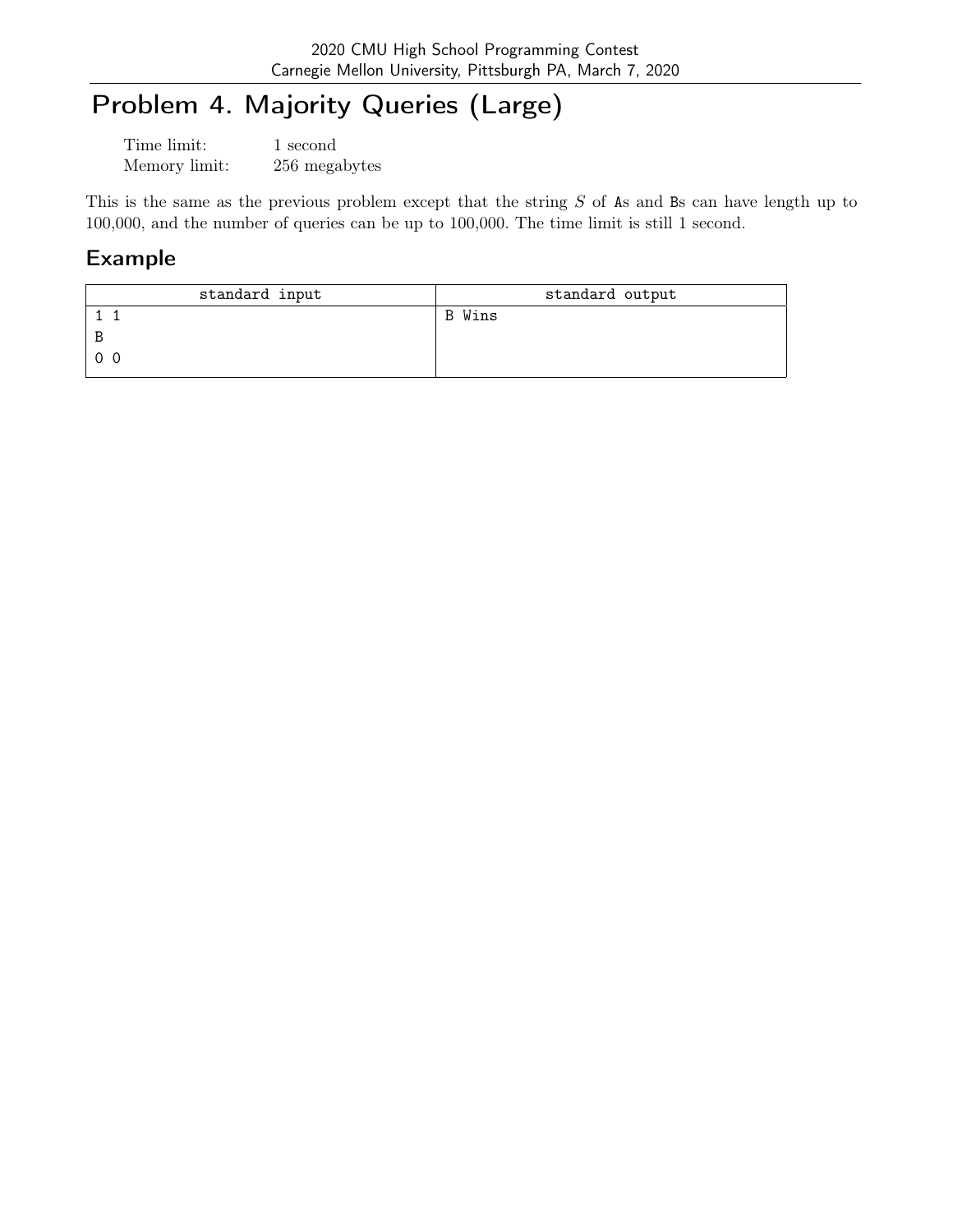# Problem 5. Chicken Nuggets

| Time limit:   | 10 seconds    |
|---------------|---------------|
| Memory limit: | 256 megabytes |

Steven wants to order some chicken nuggets from McTartan's, CMU's famous fast food restaurant. Steven is very particular, and wants to get exactly n nuggets. Nuggets at McTartan's come in  $k$  different order sizes. However, McTartan's charges a flat fee for every order of nuggets, so Steven also needs to minimize the total number of orders. Help Steven figure out the minimum number of orders he can make so that he gets exactly  $n$  chicken nuggets.

### Input

The first line of input consists of two integers, n, k, with  $1 \le n \le 10^4$  and  $1 \le k \le 1000$ . The next line contains  $k$  unique integers, each between 1 and 1000, representing the possible order sizes.

# **Output**

Output a single integer, the minimum number of orders needed to get exactly  $n$  nuggets. If it is not possible to get n nuggets, output the string "Impossible".

| standard input | standard output |
|----------------|-----------------|
| 28 3           | ت               |
| 4 10 20        |                 |
| 25 2           | Impossible      |
| 2.4            |                 |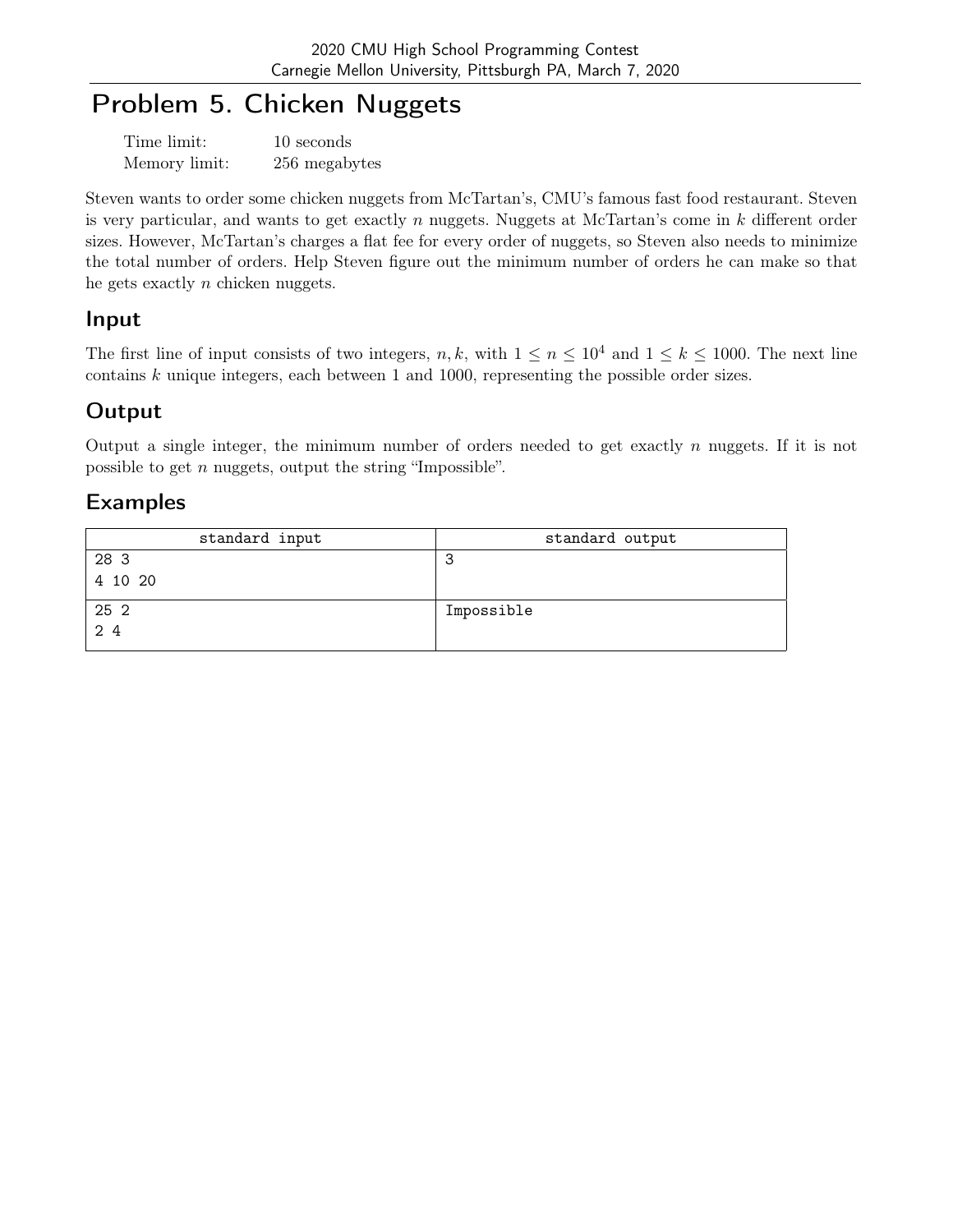# Problem 6. Crossing a River

| Time limit:   | 1 second      |
|---------------|---------------|
| Memory limit: | 256 megabytes |

Mark is travelling on the Oregon trail. Besides getting dysentery, he also needs to cross a river. A river is defined by the region between two lines, in the xy-plane. The south side is the line  $y = 0$  and the north side is the line  $y = w$ .

Mark starts anywhere on the south side of the river, and he wants to get to the north side. There are some stones in the river that he can step on. He can step a distance of s (or less) from one stone to another, or between a stone and a river bank.

Help Mark determine if it's possible to cross from the south side of the river to the north side, and if so compute a sequence of stones he can use to achieve this.

#### Input

The first line contains three integers n, w, s  $(1 \le x_i \le 10^4, 1 \le s < w \le 10^4)$ , the number of stones, the width of the river, and the maximum distance Mark can step. Following this are  $n$  lines, the *i*th of which contains  $(x_i, y_i)$ ,  $(-10^4 \le x_i \le 10^4, 0 < y_i < w)$  the position of the *i*th stone. The stones are numbered  $1, 2, \ldots, n$ , and are all at distinct locations strictly within the river. The coordinates are all integers.

### Output

Output a single line line containing either "YES" or "NO" indicating whether Mark is able to cross the river. If the answer is "YES", output a second line containing a sequence of stone numbers allowing Mark to cross the river. These numbers must all be distinct, and be between 1 and  $n$  (inclusive). The distance between any consecutive stones (and the distance between the first/last stones and the shore) must be at most s.

| standard input | standard output |
|----------------|-----------------|
| 4 10 4         | <b>YES</b>      |
| 4 1            | 3 4             |
| 0 <sub>2</sub> |                 |
| $-44$          |                 |
| $-2$ 7         |                 |
|                |                 |
| 4 10 3         | NO              |
| 4 1            |                 |
| 0 <sub>2</sub> |                 |
| $-44$          |                 |
| $-2$ 7         |                 |
|                |                 |

### Examples

### **Note**

The only difference between these two test cases is the stride length. They are illustrated below.

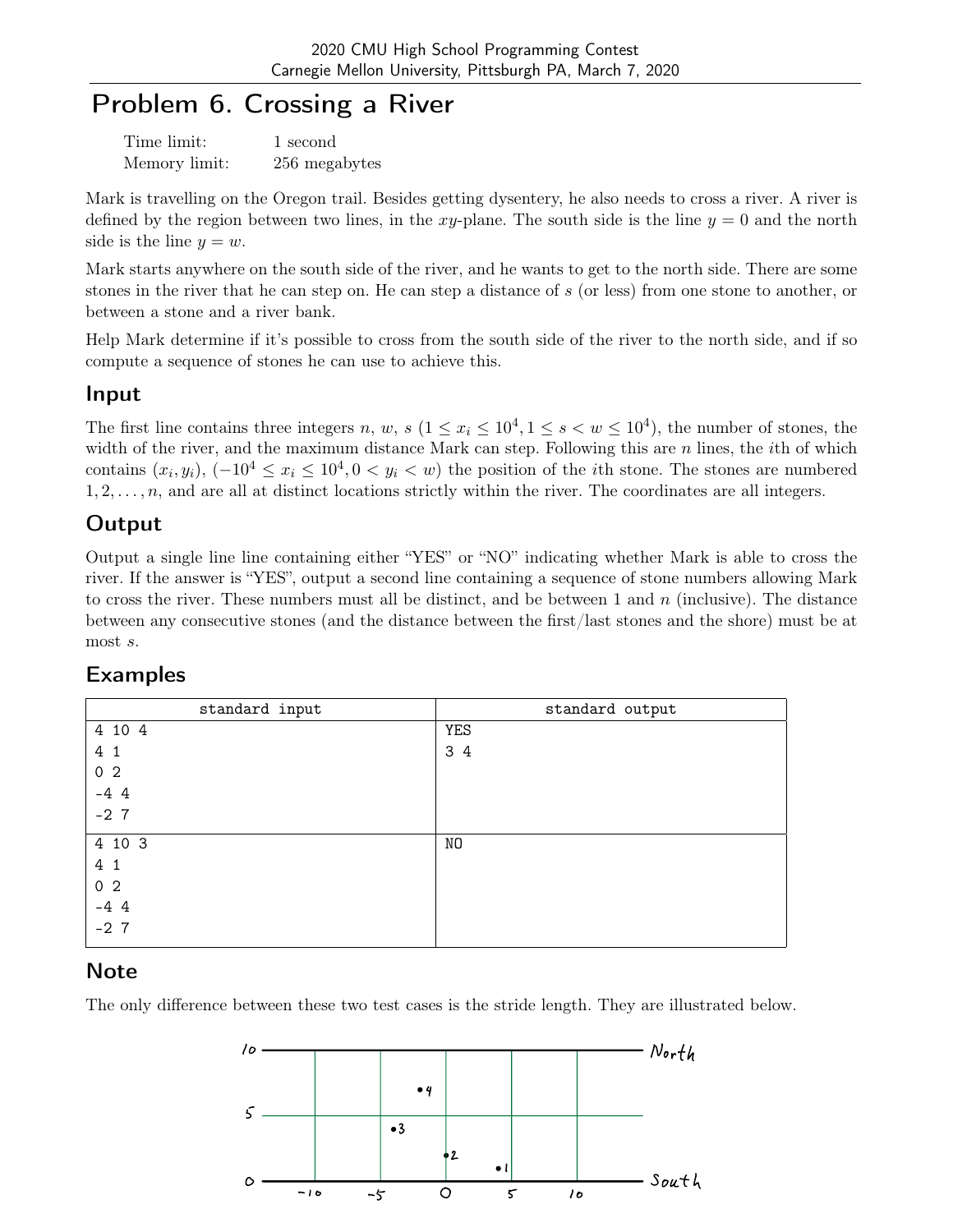# Problem 7. The LOL Game (Small)

| Time limit:   | 5 seconds     |
|---------------|---------------|
| Memory limit: | 256 megabytes |

To compete with League of Legends, CMU is making their own LOL game. The LOL game is played as follows. Start with a blank piece of paper with a row of  $n$  empty boxes on it. The players alternate filling in a blank box with a letter L or a letter O. Once a box is filled, it remains the same and can never be used again. The goal is to be the first player to form a pattern LOL among three consecutive boxes.

Assuming both players play with an optimal strategy for themselves, the result of the game is defined, and can be a win for the next player to play, a draw (nobody wins), or a win for the previous player. We denote these three possibilities with the letters N for the Next player having a winning strategy, D for a Draw, and P for Previous player having a winning strategy. We say the value of a position is  $N, D$ , or P as defined here.

For example, suppose the state of the game is LL-L. (The "-" symbol indicates an empty box.) Then the next player puts a 0 in the blank and wins the game. Therefore LL-L is an N position. On the other hand, consider L--L. Now no matter what the next player does, the other player wins, so L--L is a P position.

In this problem you are to write a program that can compute the value of any position that might occur in an LOL game of limited size.

### Input

The first line consists of a single integer  $n$ , the number of boxes in the game. The next line is a sequence of n characters from the set  $\{L, 0, -\}$ . A "-" indicates an empty box. Here n is at most 26 and the number of "-" characters is at most 7. It is guaranteed that the position is not a terminal one. In other words it will not contain the winning LOL pattern, and it will contain at least one "-".

# **Output**

Output a single character N, D, or P, the value of game at the given board position.

# Examples

| standard input      | standard output |
|---------------------|-----------------|
| 4                   | N               |
| ${\rm LL\text{-}L}$ |                 |
| 4                   | $\mathbf{P}$    |
| $L--L$              |                 |
| ⇁                   | N               |
|                     |                 |

### Note

In the last example, a winning move for the next player is to put an L in the middle box.